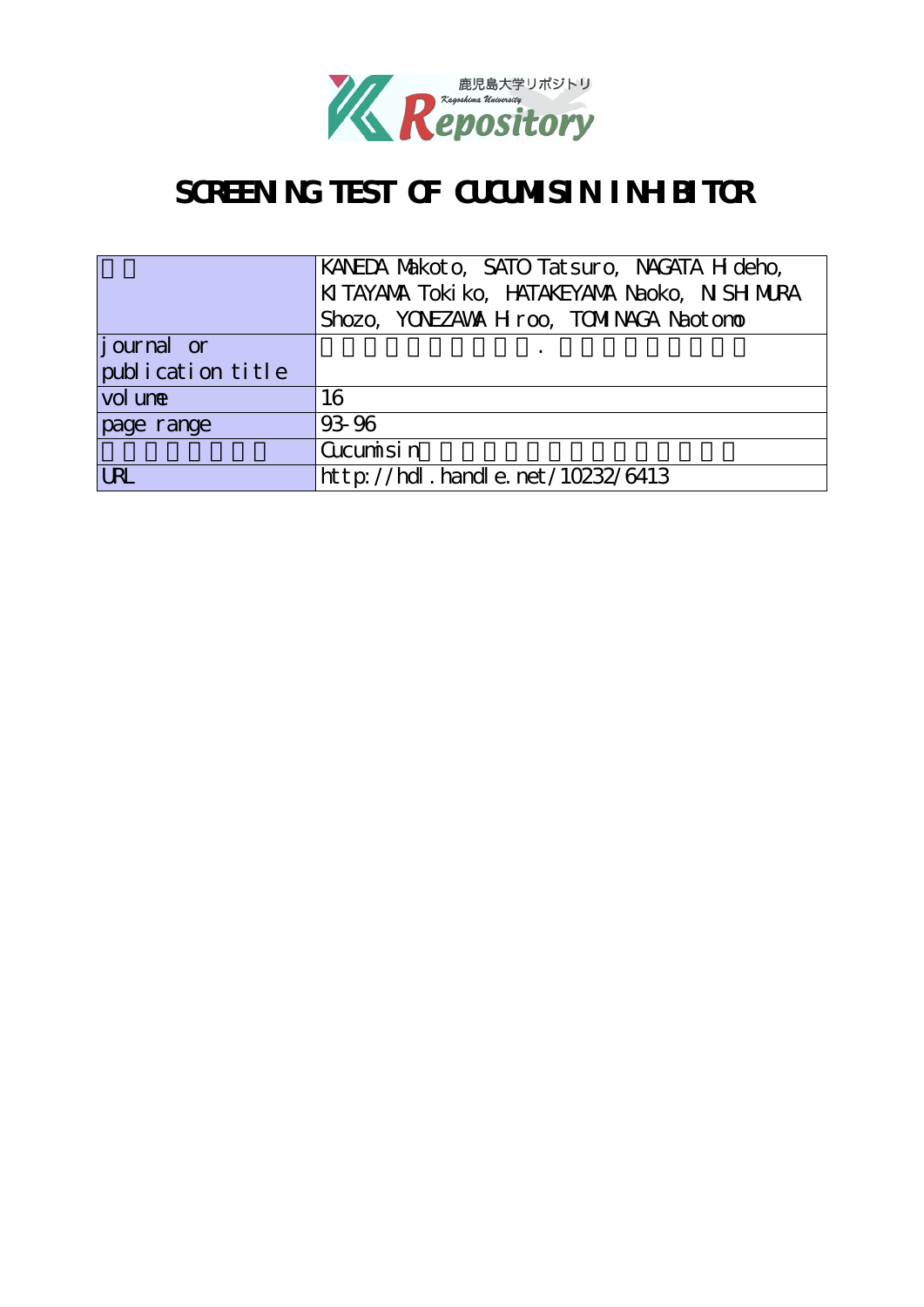# SCREENING TEST OF CUCUMISIN INHELTOR

|                    | KANEDA Makoto, SATO Tatsuro, NAGATA H deho,    |
|--------------------|------------------------------------------------|
|                    | KI TAYANA Toki ko, HATAKEYANA Naoko, N SH MURA |
|                    | Shozo, YONEZAWA H roo, TOMINACA Naotono        |
| <i>j</i> ournal or |                                                |
| publication title  |                                                |
| vol une            | 16                                             |
| page range         | 93 96                                          |
|                    | Cucumisin                                      |
| <b>URL</b>         | $http://hdl. handle. net/10232/00010046$       |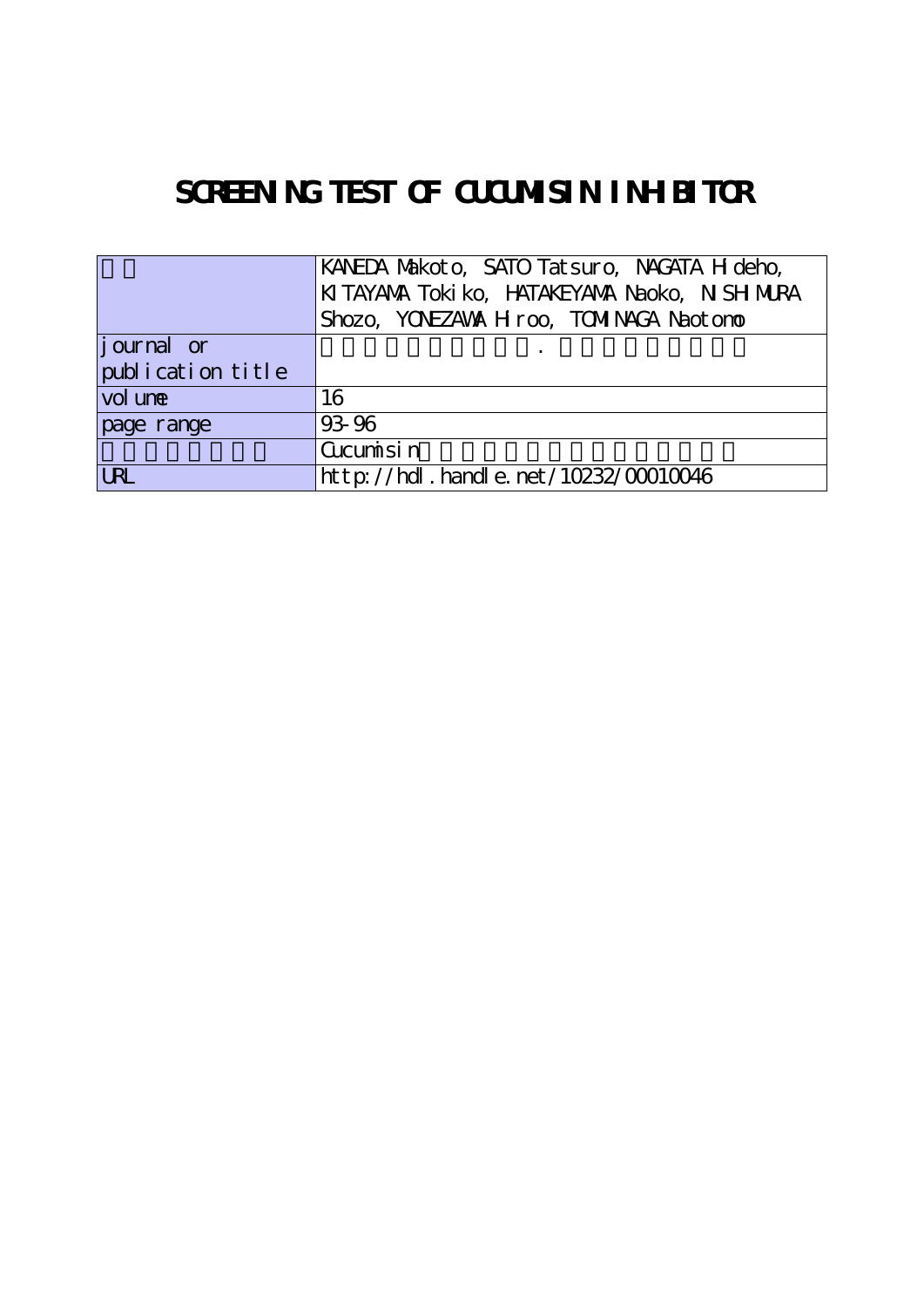Rep. Fac. Sci., Kagoshima Univ., (Math., Phys., & Chem.), No.16, p.93-96, 1983

# SCREENING TEST OF CUCUMISIN INHIBITOR

Makoto KANEDA, Tatsuro SATO, Hideho NAGATA, Tokiko Kitayama, Naoko Hatakeyama, Shozo Nishimura, Hiroo Yonezawa and Naotomo Tominaga

(Received Sep. 7, 1983)

#### Abstract

Naturally occurring protein inhibitor of cucumisin was tested. Eggs, animal organs, beans and potatoes are generally potent sources of proteinase inhibitors, but they can not inhibit activity of cucumisin. Its property of cucumisin appers to be available to food processing as a useful tool.

### Introduction

Protein proteinase inhibitors are widely distributed in plants and animals. A number of these inhibitors have been purified and characterized. Knowledge of the primary and three dimensional structures of the proteinases and their inhibitors is a prerequisite to an understanding of the mechanism of interaction between them. The inhibitors in human plasma control proteolytically-regulated processes in the blood namely, blood clotting, fibrinolysis, kinin liberation and the action of complement. For most inhibitors, there is no proven function in the biological material where they exist  $(1-4)$ .

A number of plant proteases have been partially purified and in some cases extensively studied. Typical plant proteases are known to exhibit maximal activity in the presence of various reducing compounds (5). However, cucumisin [EC 3. 4. 21. 25] from the juice of melon fruit is inhibited by diisopropyl fluorophosphate but is unaffected by reducing compounds (6).

The present paper describes the protein inhibitor screening test of cucumisin about some potent sources of proteinase inhibitors.

#### Materials and Methods

Vegetables, fruits, cereals, eggs and animal organs were purchased from commercial sources in Kagoshima city. Casein was product of E. Merk, Darmstadt, West Germany.

Preparation of Samples

l. Jucies and Extracts : Plant parts such as sarcocarp were homogenized with a grater of synthetic resin. The homogenate was centrifuged for 10 min at  $3000 \times g$ , or filtered through cotton cloth. Leaves and seeds were ground in equal weight of 0.02 M

<sup>\*.</sup> Department of Chemistry, Faculty of Science, Kagoshima University, Kagoshima, Japan.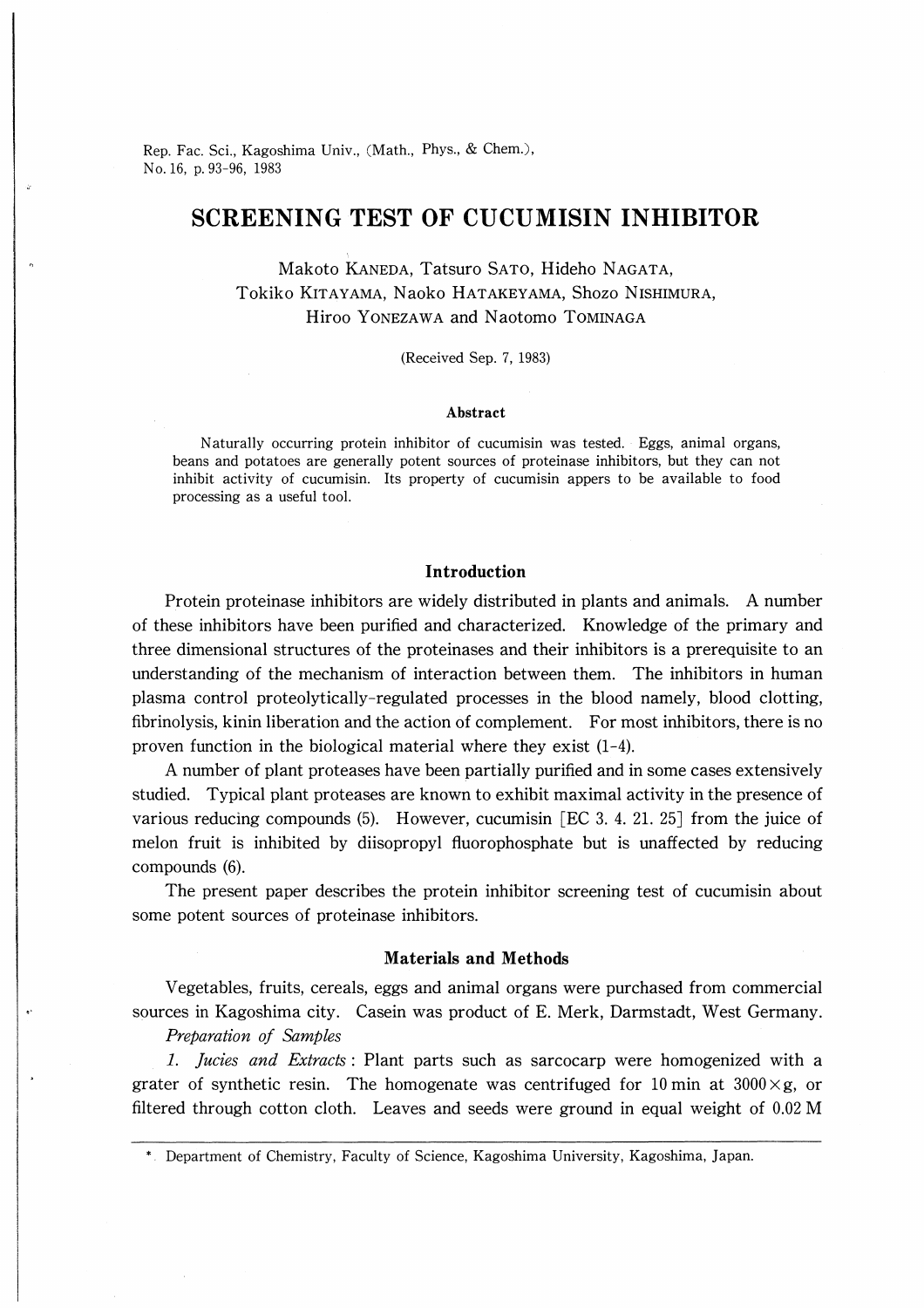#### 94 M. KANEDA et al.

Table 1. Samples examined for Cucumisin Inhibitor

Carrot {Daucus Carota L. var. sativa DC.) Root Turnip (Brassica Rapa L.) Root Potato (Solanum tuberosum L.) Tuber Chinese yam (Dioscorea Batatas Decne.) Tuber Sweet potato (Ipomoea Batatas Lam. var. edulis Makino) Tuber Garlic (AIlium sativum L.) Bulb Ginger (Zingiber officinalis Rosc.) Rhizome Egg plant {Solanum Malongena L.) Fruit Okura (Abelmoschus esculentus Moench) pod Tomato (Lycopersicum esculentum Mill.) Fruit Apple (Malus pumila Mill. var. dulcissima Koidz.) Sarcocarp Indian corn (Zea Mays L.) Seed Soy bean (Glycine Max Werr.) Seed Mushroom (Agaricus bisporus (Lange) Sing) Whole Enokidake (Flammulina velutipes (Fr.) Karst.) Whole Golden-banded lily (Lilium auratum Lindl.) Bulb Pomegranate (Punica Granatum L.) Pericarp and Sarcocarp Netted melon (Cucumis Melo L. var.reticulatus Naud) Seed Prince melon (Cucumis Melo L. var. Prince) Seed Gingko (Ginkgo biloba L.)Seed

2. Ammonium Sulfate Precipitation

Tomato (Lycopersicum esculentum Mill.) Fruit Cucumber (Cucumis sativus L.) Fruit Garden pea (Pisum sativus L.) Young been Garlic (AIlium sativus L.) Bulb Potato (Solanum tuberosum L.) Tuber Kiwi {Actinidia chinensis Planch) Fruit Soy bean (Glycine Max Werr.) Been

3. Gel-filtration on Sephadex G-25 Egg plant (Solanum Melongena L.) Fruit Shirouri (Cucumis Melo L. var. Conomon Makino) Sarcocarp Pumpkin (Cucurbita moschata Duchesne) Sarcocarp Radish (Raphanus sativus L.) Root Onion (AIlium Cepa L.) Bulb Apple (Malus pumila Mill. var. dulcissima Koidz.) Sarcocarp Buck wheat (Fagopyrum esculentum Moench) Seed

4. Affinity Chromatography on Cucumisin-Sepharose 4B Pig liver and kidney Bovine serum Chicken egg-white Turtle egg-white Duck egg-white Quail egg-white Soy been (Glycine Max Werr.) Seed

Preparation methods of sample solutions from 1 to 4 are described in "Materials and Methods"

<sup>1.</sup> Pressed juice or extract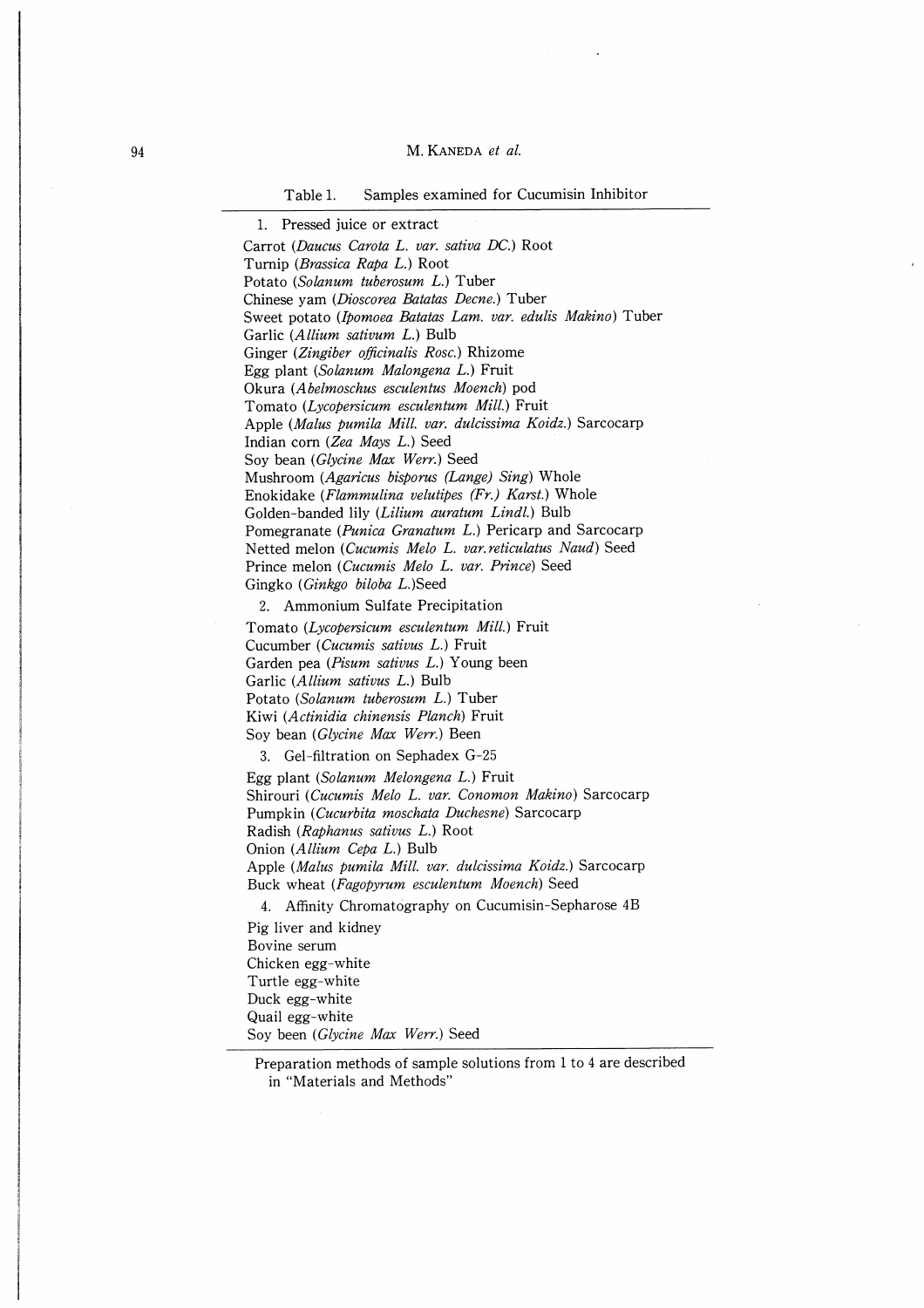phosphate buffer, pH 7.3, in a mortar, and the breis was stirred for 5 min and filtered through cotton cloth.

2. Ammonium Sulfate Precipitation : Solid ammonium sulfate was added gradually to the juice or extract to 60% saturation and kept one hour. The resulting precipitate was collected by centrifugation at  $6000\times g$  for 30 min and then dialized against buffer, 0.02 M phosphate buffer,  $pH 7.3$ . The dialysate was centrifuged to remove minor insoluble materials.

3. Gel-filtration on Sephadex  $G-25$ : Juice or extract was lyophilized and then dissolved in 0.02 M phosphate buffer, pH 7.3. The solution was applied to a Sephadex G-25 column previously equilibrated with above buffer. The protein fraction was monitored by measuring the absorbance at 280 nm and collected.

4. Affinity Chromatography on Cucumisin-Sepharose 4B Column : Egg-whites were diluted with about ten times volume of 0.02 M phosphate buffer, pH 7.3. Animal organs were homogenated and then centrifuged. Four times volume of acetone was added to the above supernatant. Resulting acetone powder was collected by centrifugation at  $5000 \times g$ for 20 min and then dissolved in  $0.02$  M phosphate buffer, pH 7.3. The suspension was centrifuged to remove minor insoluble materials. The diluted egg-whites and the extracts from animal organs were placed on a column of cucumisin-Sepharose 4B equilibrated with 0.02 M phosphate buffer, pH 7.3. The column was washed thoroughly with same buffer and then with 0.1 M acetic acid. The frontal fraction of acetic acid were collected, lyophilized and dissolved in above buffer.

Unless no interfering with blank test, all the operation were carried out in a high concentration of the samples.

#### Assay of Inhibitory Activities

The inhibitory activities of the preparations were determined as follows. The sample solution (0.5 ml) was incubated with 0.5 ml of cucumisin (50  $\mu$ g/ml) for 10 min and then 1 ml of  $1\%$  (w/v) casein solution in 0.02 M phosphate buffer, pH 7.3 was added at 35°. After incubation for 30 min the reaction was terminated by the addition of 3 ml of 5% (w/v) trichloroacetic acid. After standing for 30 min at room temperature, the precipitate was removed by filtration through Toyo filter paper No. 5C and the absorbancy at 280 nm of the trichloroacetic acid-soluble peptides formed was determined with a Hitachi spectrophot0 meter 100-60. A blank was carried out in an identical fashion except using of buffer solution instead of sample solution.

## Results and Discussion

The samples listed in Table 1 were examined for cucumisin inhibitory activity. All samples had neglible activity. The activity was faintly observed in certain cases, especially tomato and turtle egg, but the existence of inhibitor could not be regarded as significant. In some cases proteolytic activity was found in sample solution, however it was very low activity. Extract from pericarp of pomegranate had a high inhibitory activity against cucumisin. By further investigation, this phenomenon resulted from action of tannin